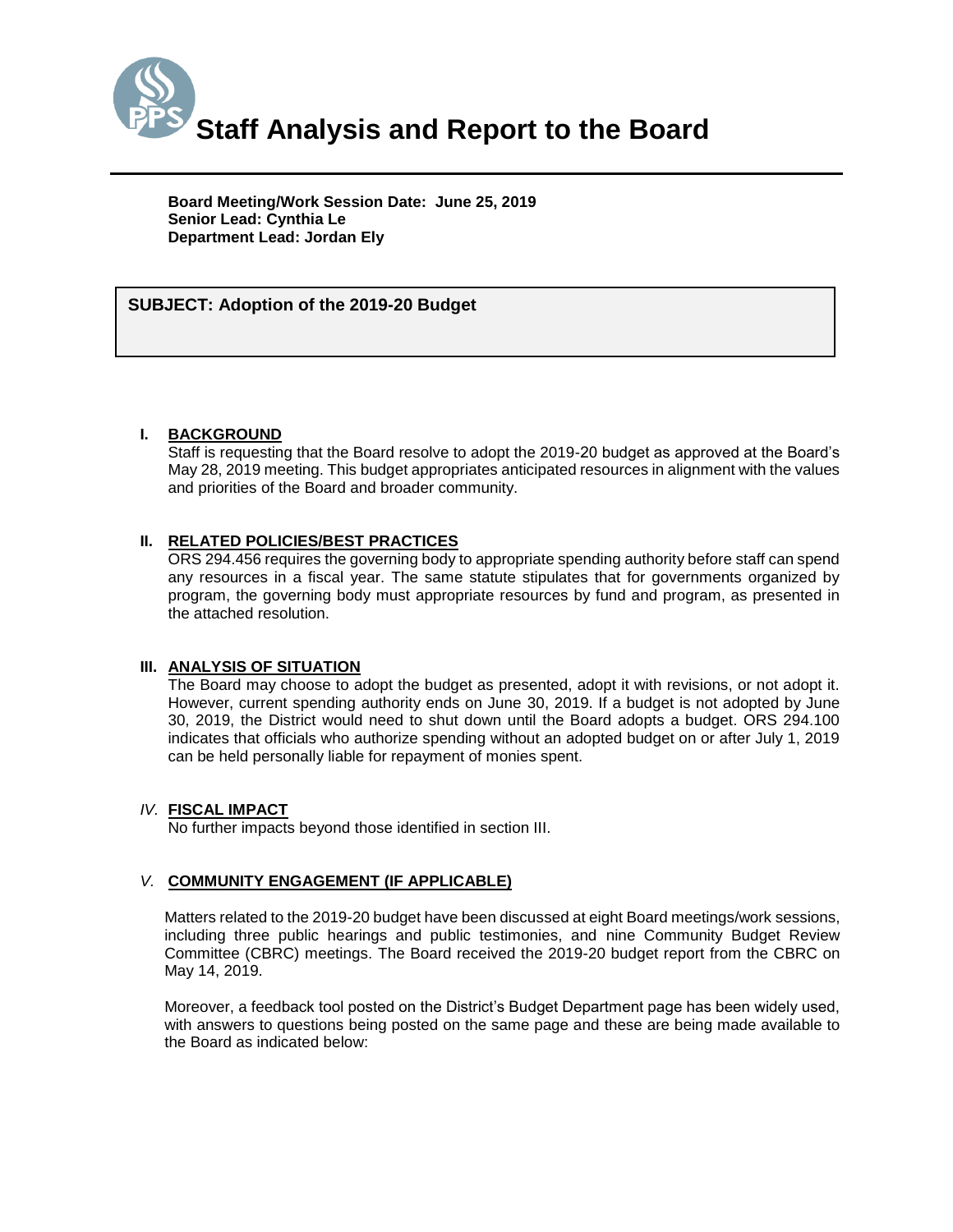| <b>Questions</b><br><b>Submitted By</b> | <b>Responses Due</b> | In Board Packet<br>Date | <b>Board Meeting Date</b> |
|-----------------------------------------|----------------------|-------------------------|---------------------------|
| March 10, 2019                          | March 12, 2019       | March 13, 2019          | March 19, 2019            |
| April 14, 2019                          | April 16, 2019       | April 17, 2019          | April 23, 2019            |
| April 21, 2019                          | April 23, 2019       | April 24, 2019          | April 30, 2019            |
| May 5, 2019                             | May 7, 2019          | May 8, 2019             | May 14, 2019              |
| May 19, 2019                            | May 21, 2019         | May 22, 2019            | May 28, 2019              |
| June 16, 2019                           | June 18, 2019        | June 19, 2019           | June 25, 2019             |

#### **VI. TIMELINE FOR IMPLEMENTATION/EVALUATION**

If adopted, the appropriations will be uploaded into the District's financial system on July 1, 2019.

#### **VII. BOARD OPTIONS WITH ANALYSIS**

No further analysis beyond section III.

#### **VIII.STAFF RECOMMENDATION**

Staff recommends adoption of the 2019-20 Budget appropriations, as presented in the attached resolution.

#### **IX. I have reviewed this staff report and concur with the recommendation to the Board.**

**<u>Cusedupe</u> (Turnu) and the set of the set of the set of the set of the set of the set of the set of the set of the set of the set of the set of the set of the set of the set of the set of the set of the set of the set of** 

Guadalupe Guerrero **Date Superintendent Portland Public Schools**

#### **ATTACHMENTS**

*(List all supporting documentation, including resolution, etc.)*

- A. Resolution to Impose Taxes and Adoption of the FY 2019-20 Budget.
- B. Attachment "A" to the Resolution to Impose Taxes and Adoption of the FY 2019-20 Budget.

#### *PPS District Priorities FY 2018-19*

- *1. Set a clear Vision and Strategic Plan*
- *2. Create equitable opportunities and outcomes for all students*
- *3. Build management and accountability systems and structures*
- *4. Allocate budget, funding and resources focused on improving outcomes for students*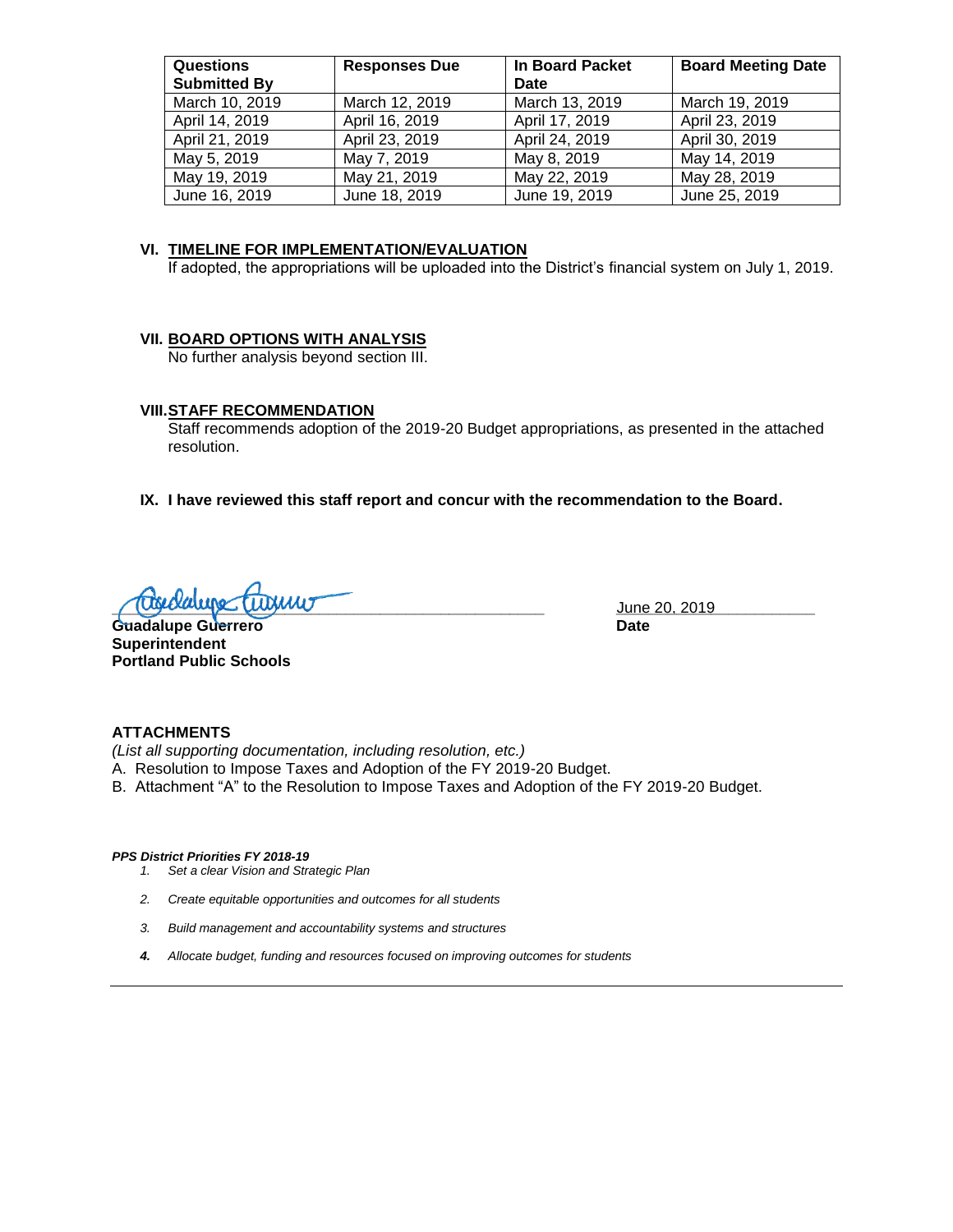## **Attachment "A" to Resolution No. XXXX**

## **2019-20 Budget**

|                                                          | Scribute or Appropriations and Other Dalances<br>Proposed |                   | Approved    | Adopted     |
|----------------------------------------------------------|-----------------------------------------------------------|-------------------|-------------|-------------|
| 100 - General Funds                                      | <b>Original</b>                                           | <b>Adjustment</b> |             |             |
| 1000 - INSTRUCTION                                       | 370,511                                                   | 1,459             | 371,970     | 371,970     |
| 2000 - SUPPORT SERVICES                                  | 283,849                                                   | 5,663             | 289,512     | 289,512     |
| 3000 - ENTERPRISE AND COMMUNITY SVCS                     | 1,901                                                     |                   | 1,901       | 1,901       |
| 5200 - TRANSFERS OF FUNDS                                | 3,704                                                     | (2,000)           | 1,704       | 1,704       |
| 6000 - CONTINGENCIES                                     | 26,682                                                    |                   | 26,682      | 26,682      |
| <b>Fund Total</b>                                        | \$686,647                                                 | 5,122             | \$691,769   | \$691,769   |
| 200 - Special Revenue Funds                              | <b>Original</b>                                           | <b>Adjustment</b> |             |             |
| 1000 - INSTRUCTION                                       | 52,519                                                    |                   | 52,519      | 52,519      |
| 2000 - SUPPORT SERVICES                                  | 30,839                                                    |                   | 30,839      | 30,839      |
| 3000 - ENTERPRISE AND COMMUNITY SVCS                     | 22,385                                                    |                   | 22,385      | 22,385      |
| 4000 - FACILITIES ACQUISITION AND<br><b>CONSTRUCTION</b> | 59                                                        |                   | 59          | 59          |
| 5200 - TRANSFERS OF FUNDS                                | 2,000                                                     |                   | 2,000       | 2,000       |
| 7000 - UNAPPROPRIATED FUND BALANCE                       | 29,606                                                    |                   | 29,606      | 29,606      |
| <b>Fund Total</b>                                        | \$137,408                                                 |                   | \$137,408   | \$137,408   |
| 300 - Debt Service Funds                                 | <b>Original</b>                                           | <b>Adjustment</b> |             |             |
| 5100 - DEBT SERVICE & 5400 - PERS UAL                    | 177,734                                                   |                   | 177,734     |             |
| <b>PROGRAMS</b>                                          |                                                           |                   |             | 177,734     |
| 7000 - UNAPPROPRIATED FUND BALANCE<br><b>Fund Total</b>  | 12,659                                                    | (1, 511)          | 11,148      | 11,148      |
|                                                          | \$190,393                                                 | (1, 511)          | \$188,882   | \$188,882   |
| 400 - Capital Project Funds                              | <b>Original</b>                                           | <b>Adjustment</b> |             |             |
| 2000 - SUPPORT SERVICES                                  | 2,779                                                     |                   | 2,779       | 2,779       |
| 4000 - FACILITIES ACQUISITION AND<br><b>CONSTRUCTION</b> | 303,488                                                   | (500)             | 302,988     | 302,988     |
| 5200 - TRANSFERS OF FUNDS                                | 620                                                       |                   | 620         | 620         |
| 6000 - CONTINGENCIES                                     | 42,933                                                    |                   | 42,933      | 42,933      |
| <b>Fund Total</b>                                        | \$349,821                                                 | (500)             | \$349,321   | \$349,321   |
| 600 - Internal Service Funds                             | <b>Original</b>                                           | <b>Adjustment</b> |             |             |
| 2000 - SUPPORT SERVICES                                  | 3,755                                                     |                   | 3,755       | 3,755       |
| 6000 - CONTINGENCIES                                     | 8,324                                                     |                   | 8,324       | 8,324       |
| <b>Fund Total</b>                                        | \$12,078                                                  |                   | \$12,078    | \$12,078    |
| <b>All Funds</b>                                         | <b>Original</b>                                           | <b>Adjustment</b> |             |             |
| <b>All Funds Total</b>                                   | \$1,376,347                                               | 3,111             | \$1,379,458 | \$1,379,458 |

Schedule of Appropriations and Other Balances